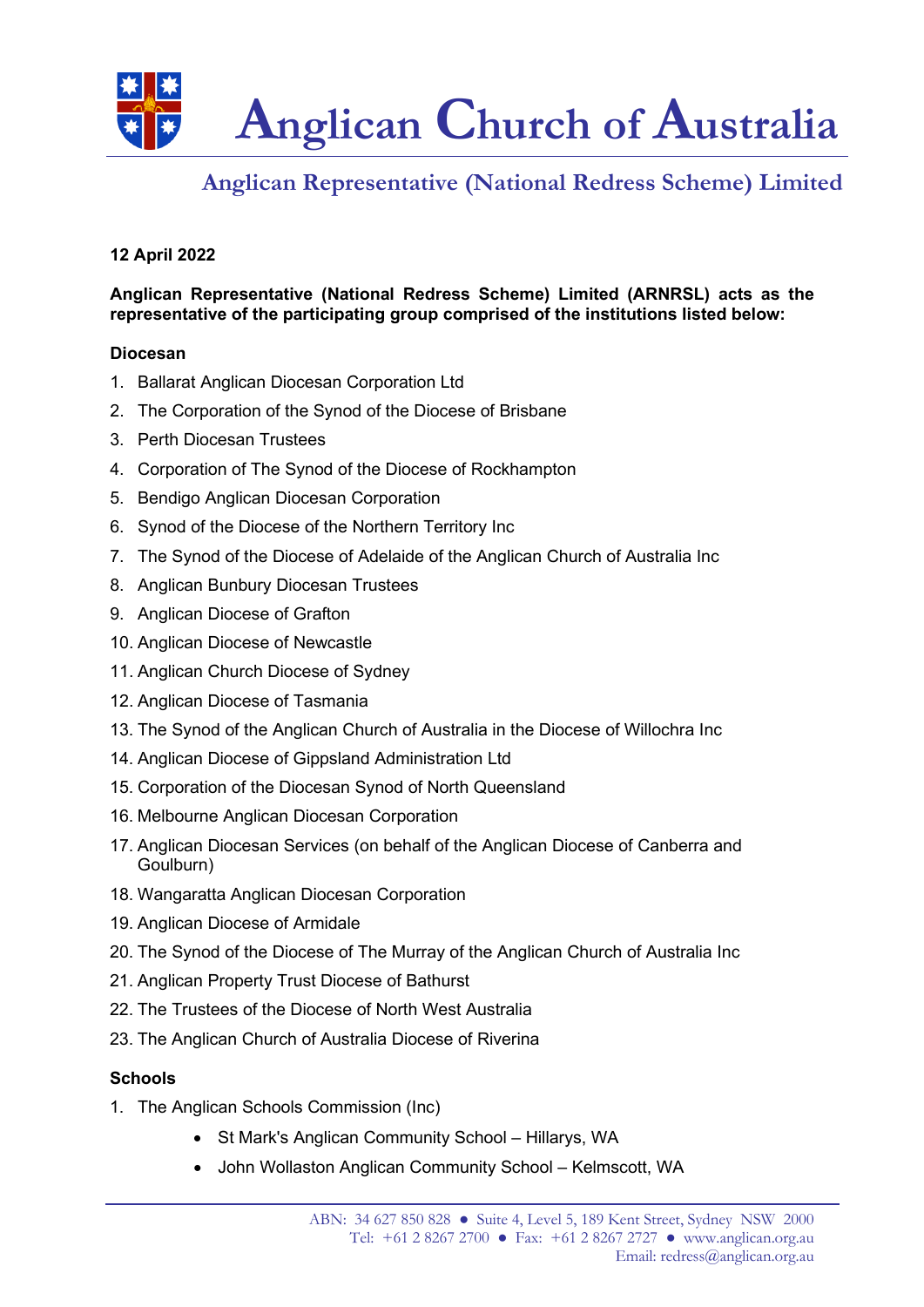- John Septimus Roe Anglican Community School Beechboro, WA
- Frederick Irwin Anglican School Mandurah, WA
- Peter Moyes Anglican Community School Mindarie, WA
- Georgiana Molloy Anglican School Busselton, WA
- Swan Valley Anglican Community School Aveley, WA
- Peter Carnley Anglican Community School Wellard, WA
- Esperance Anglican Community School Esperance, WA
- Cathedral College Wangaratta Wangarratta, WA
- St James' Anglican School Alkimos, WA
- St George's Anglican Grammar School Perth, WA
- Trinity Anglican College Thurgoona, WA
- Cobram Anglican Grammar School Cobram, VIC
- 2. Trinity Grammar School Kew, VIC
- 3. Camberwell Grammar School Canterbury, VIC
- 4. FSAC Ltd (St John's Anglican College, The Springfield Anglican College) Forest Lake and Springfield, QLD
- 5. The William Branwhite Clarke College Council Kellyville, NSW
- 6. Moore Theological College Council Newtown, NSW
- 7. Mentone Grammar School Mentone, VIC
- 8. The Council of Tara Anglican School for Girls North Parramatta, NSW
- 9. Anglican Schools Corporation (Anglican Church Diocese of Sydney)
	- Arndell Anglican College Oakville, NSW
	- Claremont College Randwick, NSW
	- Danebank School Hurstville, NSW
	- Macquarie Anglican Grammar School Dubbo, NSW
	- Mamre Anglican School Kemps Creek, NSW
	- Nowra Anglican College Bomaderry, NSW
	- Oran Park Anglican College Oran Park, NSW
	- Orange Anglican Grammar School Orange, NSW
	- Penrith Anglican College Orchard Hills, NSW
	- Richard Johnson Anglican School Oakhurst Campus and Marsden Park Campus – Oakhurst and Marsden Park, NSW
	- Roseville College Roseville, NSW
	- Rouse Hill Anglican College Rouse Hill, NSW
	- Shellharbour Anglican College Dunmore, NSW
	- St Luke's Grammar School Dee Why and Bayview, NSW
	- Thomas Hassall Anglican College Middleton Grange
	- Trades Norwest Anglican Senior College Glenwood, NSW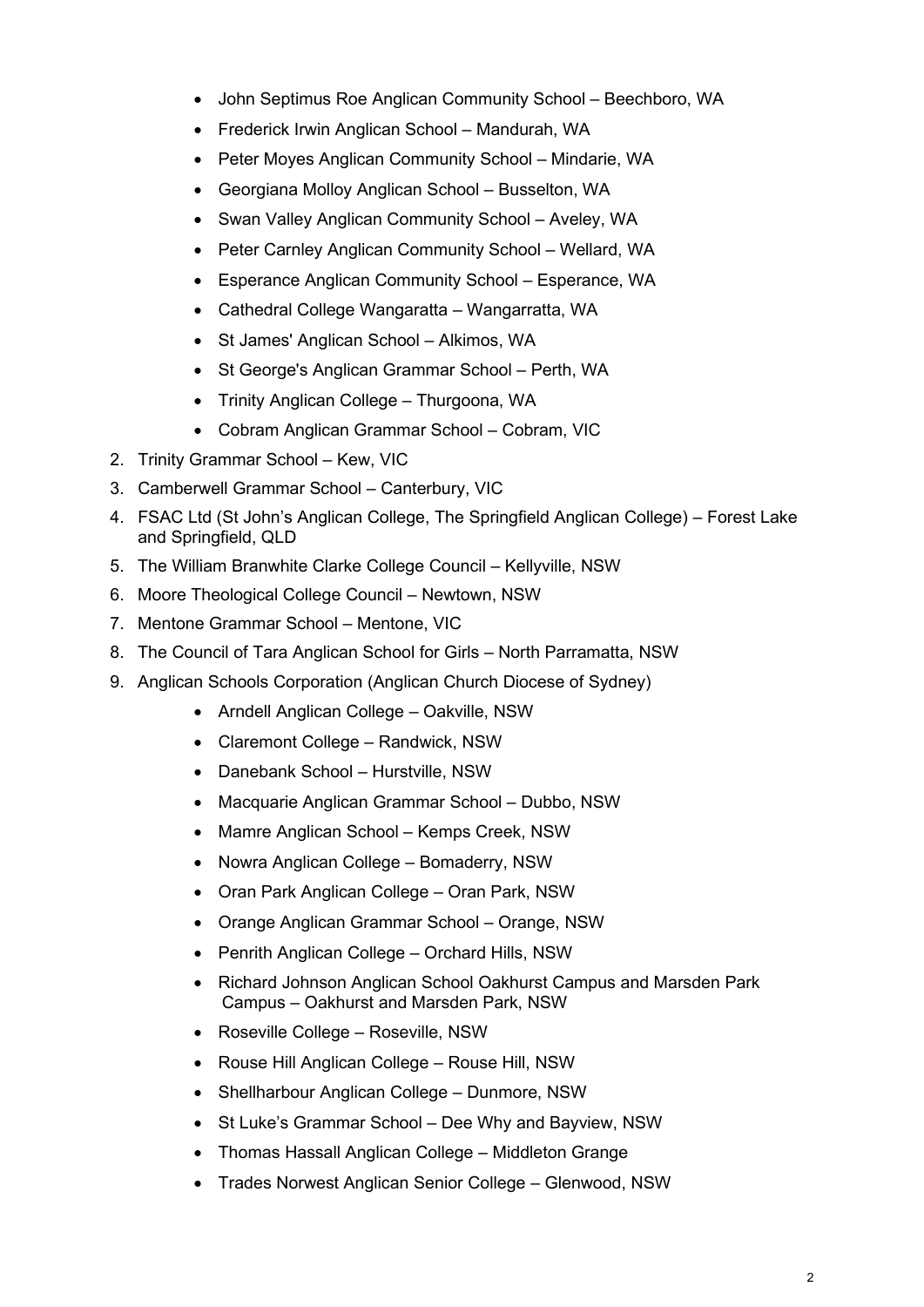- Wollondilly Anglican College Tahmoor, NSW
- 10. St Columba Anglican School Council Port Macquarie, NSW
- 11. The Council of Macarthur Anglican School ATF Macarthur Anglican School Cobbitty, NSW
- 12. The Hutchins School Hobart, TAS
- 13. St Michael's Collegiate School Hobart, TAS
- 14. The Illawarra Grammar School Wollongong, NSW
- 15. St Andrew's Cathedral Gawura School Sydney, NSW
- 16. The Council of St Andrew's Cathedral School Sydney, NSW
- 17. The Council of Trinity Grammar School Sydney, NSW
- 18. Calrossy Anglican School Tamworth, NSW
- 19. Christ Church Grammar School Incorporated Claremont, WA
- 20. Perth College Incorporated Perth, WA
- 21. St Hilda's Anglican School for Girls Incorporated Mosman Park, WA
- 22. St Mary's Anglican Girls' School Karinyup, WA
- 23. The Council of Barker College Hornsby, NSW
- 24. Guildford Grammar School Inc Guildford, WA
- 25. The Council of St Catherine's School, Waverley Waverley, NSW
- 26. Meriden School Strathfield, NSW
- 27. The Anglican Church of Australia Collegiate School of Saint Peter (t/a St Peter's College) – St Peters, SA
- 28. Barker Barang Hornsby, NSW
- 29. Trinity College Gawler Inc Gawler, SA
- 30. The Society of the Sacred Advent Schools Pty Ltd ATF The Society of the Sacred Advent – St Aidan's Trust (St Aidan's Anglican Girls School) – Corinda, QLD
- 31. The Society of the Sacred Advent Schools Pty Ltd ATF The Society of the Sacred Advent – St Margaret's Trust (St Margaret's Anglican Girls School) – Ascot, QLD
- 32. Arden Anglican School Council Beecroft, NSW
- 33. Blue Mountains Grammar School Limited Wentworth Falls, NSW
- 34. Campbelltown Anglican Schools Council (Broughton Anglican College & St Peter's Anglican Primary School) – Campbelltown, NSW
- 35. All Saints' College Inc Willeton, WA
- 36. Governors of Hale School Wembley Downs, WA
- 37. Launceston Church Grammar School Mowbray Heights, TAS
- 38. Yarra Valley Grammar Ringwood, VIC
- 39. Firbank Grammar School Brighton, VIC
- 40. Robert Menzies College North Ryde, NSW
- 41. Cranbrook School Bellevue Hill, NSW
- 42. Bunbury Cathedral Grammar School Inc Gelorup, WA
- 43. Gippsland Grammar Sale, VIC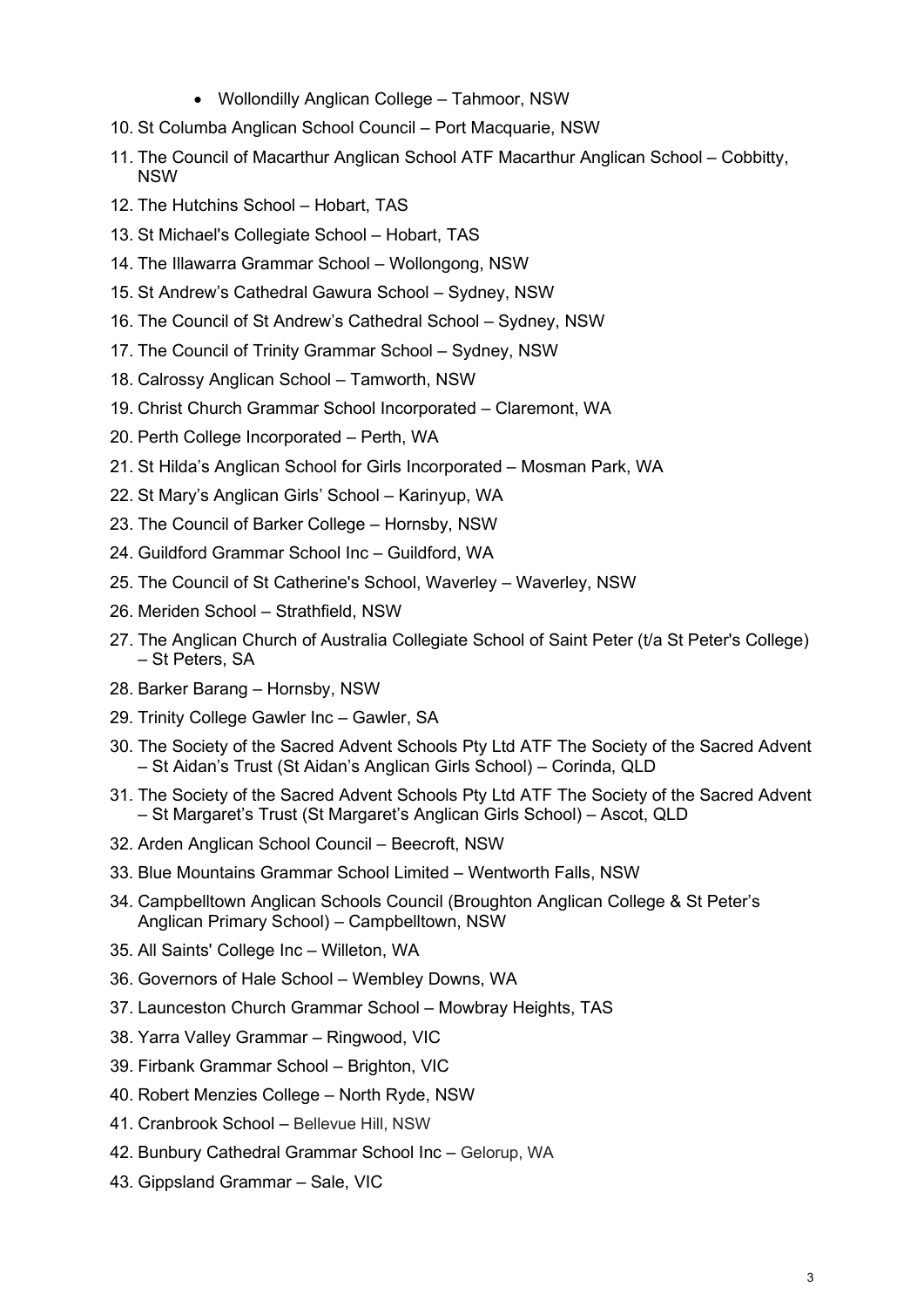- 44. St Andrews Cathedral School Foundation Ltd Sydney, NSW
- 45. Camberwell Anglican Girls' Grammar School Canterbury, VIC
- 46. Beaconhills Christian College Ltd Pakenham, VIC
- 47. St Peter's Collegiate Girls' School Inc Stonyfell, SA
- 48. Bishop Druitt College Council Coffs Harbour, NSW
- 49. Pulteney Grammar School Adelaide, SA
- 50. St Peter's Woodlands Grammar School Inc Glenelg, SA
- 51. St Mark's College Inc North Adelaide, SA
- 52. Tintern Grammar Ringwood East, VIC
- 53. Lindisfarne Anglican School Terranora, NSW
- 54. Lowther Hall Anglican Grammar School Essendon, VIC
- 55. Melbourne Girls Grammar School South Yarra, VIC
- 56. St Michael's Grammar School St Kilda, VIC
- 57. Christ Church Grammar School South Yarra, VIC
- 58. St Paul's Anglican Grammar School Ltd Warragul, VIC
- 59. The Ivanhoe Girls Grammar School Ivanhoe, VIC
- 60. ASSG School Incorporated (trading as All Souls St Gabriels School Inc) Richmond Hill, WLD
- 61. Caulfield Grammar School Caulfield, VIC
- 62. The Peninsula School (trading as Peninsula Grammar School) Mount Eliza, VIC
- 63. Trinity Anglican School White Rock, QLD
- 64. Walford Anglican School for Girls Inc Hyde Park, SA
- 65. St Andrew's School Walkerville, SA
- 66. Shelford Girls Grammar Caulfield, VIC
- 67. Canterbury College Waterford, QLD
- 68. Cannon Hill Anglican College Pty Ltd Tingalpa, QLD
- 69. Investigator College Incorporated Victor Harbour, SA
- 70. St George's College Incorporated Crawley, WA
- 71. St John's Grammar School Incorporated Belair, SA
- 72. All Saints Anglican School Limited Merrimac, QLD
- 73. Clarence Valley Anglican School Grafton, NSW
- 74. St Columba College Munno Para Inc Andrews Farm, SA
- 75. Whitsunday Anglican School Beaconsfield, QLD

# **Agencies & Other**

- 1. Anglicare Tasmania Inc
- 2. Anglican Community Services (trading as Anglicare Sydney)
- 3. Sydney Anglican Home Mission Society Council
- 4. The Committee of the Church of England Homes
- 5. Anglicare North Coast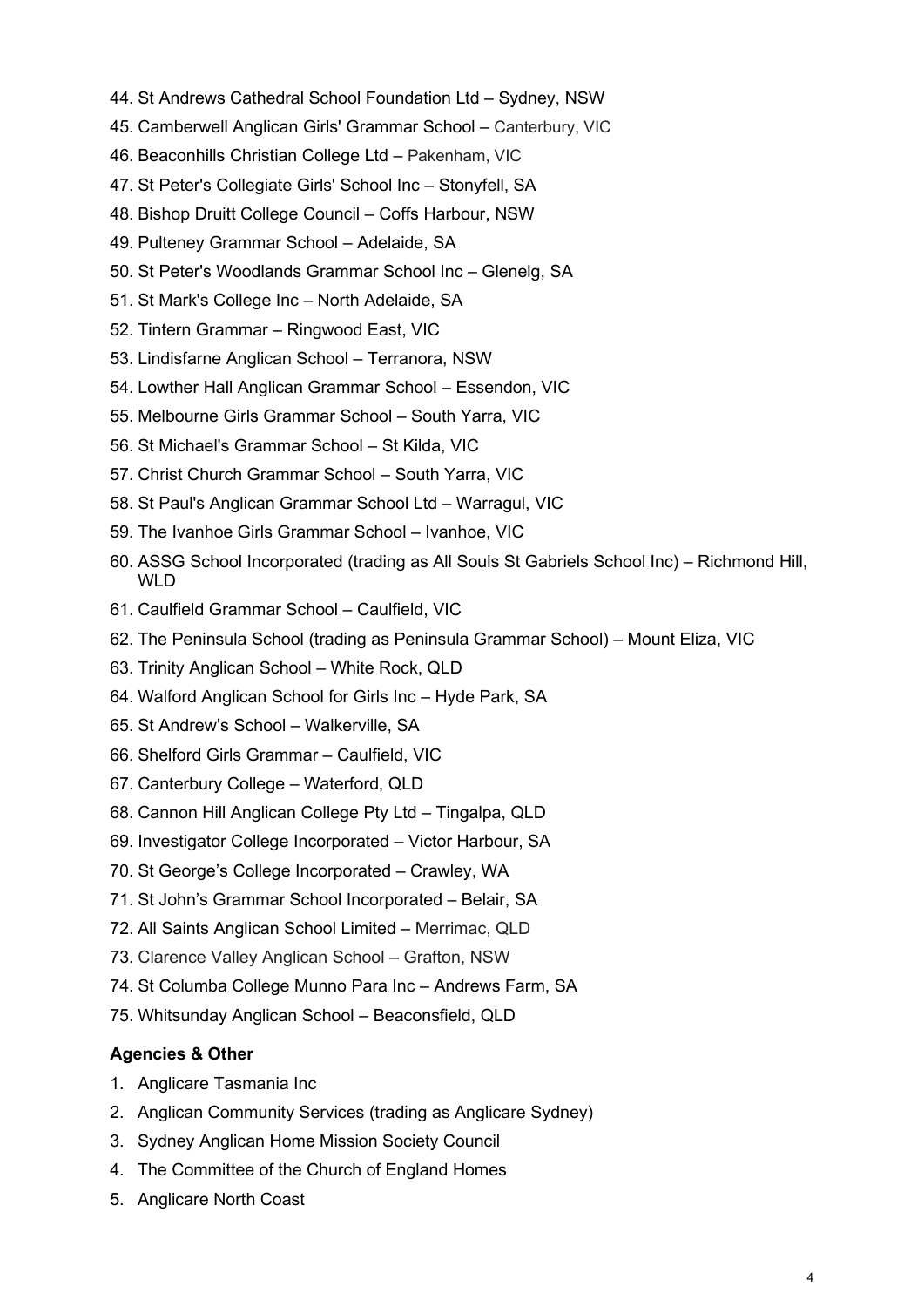- 6. St Andrew's House Corporation in its corporate capacity and in its capacity as trustee for the St Andrew's House Trust
- 7. Anglicare SA Ltd
- 8. Anglicare N.T. Ltd
- 9. Church Missionary Society Australia Limited
- 10. Church Missionary Society Victoria Incorporated
- 11. Church Missionary Society NSW and ACT Limited
- 12. Brotherhood of St Laurence
- 13. Anglicare North Queensland Limited
- 14. Anglicare Victoria
- 15. Anglican Church Property Trust Diocese of Sydney in its corporate capacity, and in each of its trustees' capacities
- 16. Church Missionary Society Queensland with Northern NSW
- 17. Church Missionary Society Tasmania Incorporated
- 18. Church Missionary Society Western Australia Incorporated
- 19. Glebe Administration Board in its corporate capacity, and in its capacity as trustee for the Diocesan Cash Investment Fund, and in its capacity as trustee for the Diocesan Endowment Trust
- 20. Sydney Diocesan Services
- 21. St Bartholomew's House Inc
- 22. Corporate Trustees of the Diocese of Armidale
- 23. The Corporate Trustees of the Diocese of Grafton
- 24. Anglicare WA Inc
- 25. Anglican Diocese of Canberra and Goulburn
- 26. Clarendon Children's Home Inc
- 27. Anglican Community Care Incorporated
- 28. Society of the Sacred Mission Australian Province
- 29. The Archbishop of Sydney's Anglican Aid
- 30. The Wangaratta Diocesan Trustees (NSW)
- 31. The Wangaratta Diocesan Trustees
- 32. Anglican Youth and Education Diocese of Sydney (t/a Anglican Youthworks)
- 33. GFS Sydney Incorporated (Kidzlink Incorporated)
- 34. Australian College of Theology Limited
- 35. The Ballarat Diocesan Trustees
- 36. Amana Living Incorporated
- 37. St John's Youth Services
- 38. Defence Force Anglican Chaplains Incorporated
- 39. Anglican Church of Australia Trust Corporation
- 40. Anglican Church of Australia General Synod
- 41. Anglican Health and Welfare Ltd